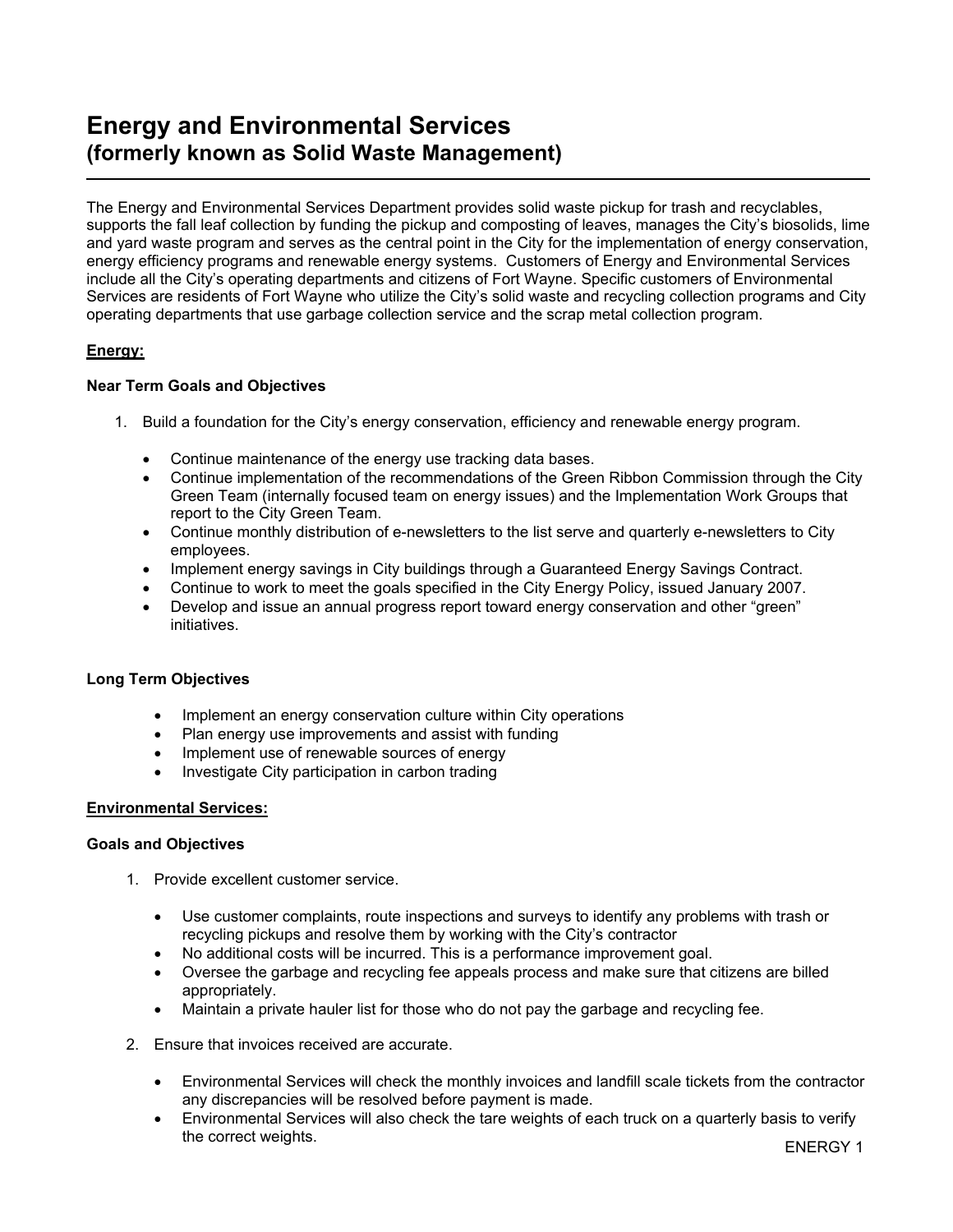- 3. Maintain public awareness and continue education on disposal of wastes within the City.
	- Environmental Services will continue to maintain public awareness by the use of bill stuffers, on hold messages to callers and the website, focusing on garbage packaging and disposal of other waste types.
- 4. Offer effective, efficient, quality waste and recyclables collection service.
	- Environmental Services will continue to monitor the automated and semi-automated collection programs.
- 5. Initiate litter prevention to support the City goals of clean and safe.
	- Environmental Services will organize the Great American Cleanup, National River Cleanup Week, and cleanups coordinated with stake holder groups and neighborhoods
	- Effectively deal with illegal dumping situations
	- Environmental Services will coordinate with other city agencies such as Neighborhood Code Enforcement and the Department of Health to promote consistency.
	- Continue to implement Adopt-A-Street program.

#### Long-term goals

- Ensure the financial viability of the City's solid waste programs.
- Continue to improve the performance of the City's biosolids and lime reuse programs.
- Check for businesses, residential buildings with more than four units, churches, and non-profits that are using City service without paying for the service.
- Work in conjunction with Community Development and the Solid Waste District on the City's tire program – April through November.
- The SWD will work with the Street Dept. and the Biosolids facility to improve the leaf collection and disposal programs in order to maximize efficiency and reduce costs.
- Monitor the City's cart program and improve efficiency
- Research single stream recycling collection and the use of wheeled containers for recyclables collection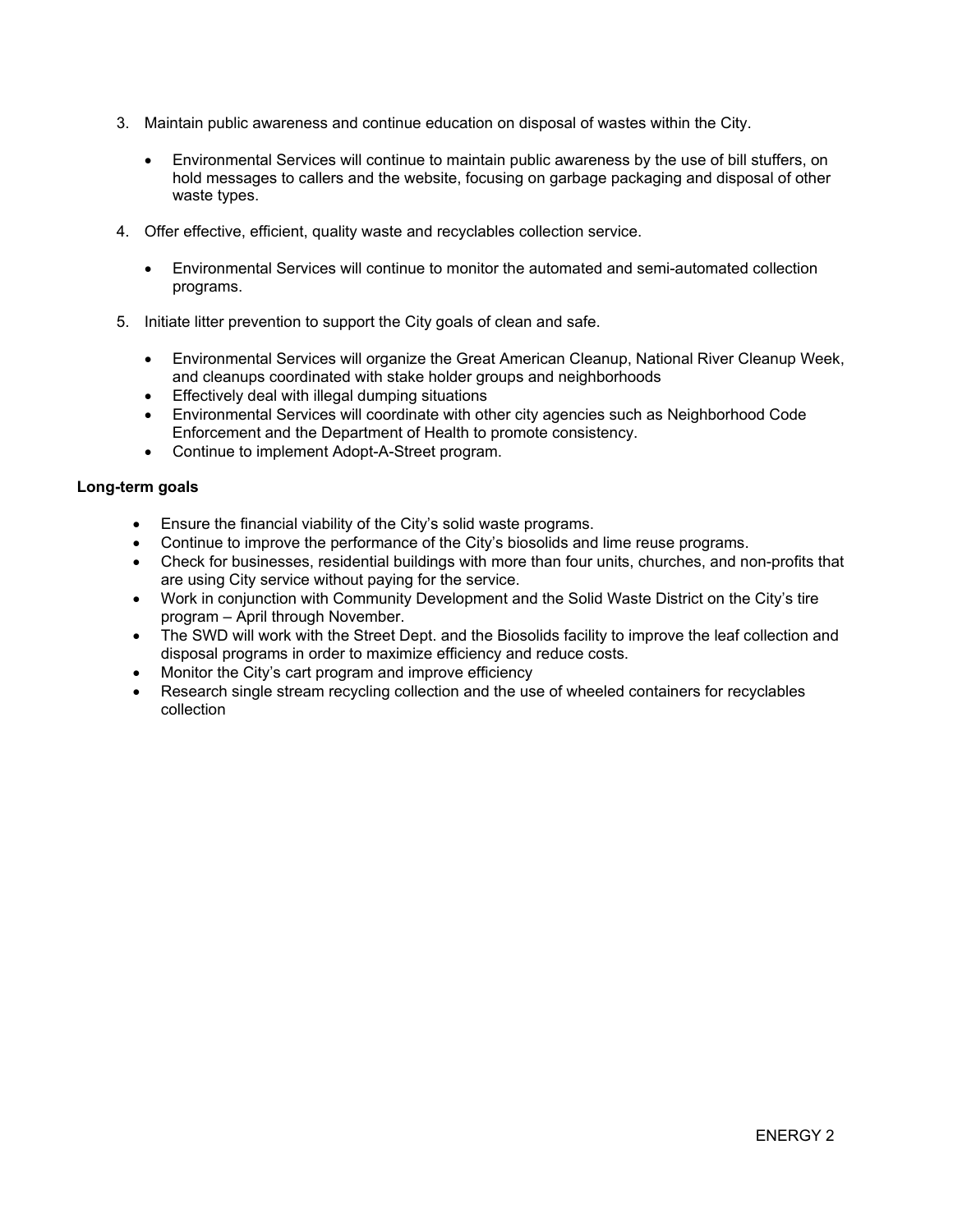# ENERGY & ENVIRONMENTAL<br>Dept # 0027<br>2009 BUDGET COMPARISON

|                                     | 2007<br><b>ACTUAL</b> | 2008 ACTUAL<br><b>THRU</b><br>30-Jun-2008 | 2008 REVISED<br><b>BUDGET</b> | 2009<br><b>SUBMITTED</b> | \$ INCREASE<br>(DECREASE)<br><b>FROM 2008 APPR</b> | <b>% CHANGE</b><br><b>FROM 2008</b><br><b>APPR</b><br>TO 2009 |
|-------------------------------------|-----------------------|-------------------------------------------|-------------------------------|--------------------------|----------------------------------------------------|---------------------------------------------------------------|
| 5111 TOTAL WAGES                    | 163,048               |                                           | 171,044                       | 173,557                  | 2,513                                              | 1.47%                                                         |
| 5131 PERF - EMPLOYERS SHARE         | 10,285                |                                           | 11,728                        | 12,329                   | 601                                                |                                                               |
| 5132 FICA                           | 11,568                |                                           | 13,085                        | 13,277                   | 192                                                |                                                               |
| 5134 LIFE MEDICAL & HEALTH INSURAN  | 25,500                |                                           | 27,000                        | 27,000                   |                                                    |                                                               |
| 5136 UNEMPLOYMENT COMPENSATION      | 166                   |                                           | 171                           | 174                      | 3                                                  |                                                               |
| 5137 WORKERS COMP INSURANCE         | 276                   |                                           | 275                           | 225                      | (50)                                               |                                                               |
| 513A PERF - EMPLOYEES/PD BY CITY    | 4,898                 |                                           | 5,026                         | 5,102                    | 76                                                 |                                                               |
| Total 5100                          | \$215,741             | \$113,039                                 | \$228,329                     | \$231,664                | \$3,335                                            | 1.46%                                                         |
| 5213 COMPUTER SUPPLIES              | 47                    |                                           | 220                           | 220                      | $\overline{\phantom{a}}$                           |                                                               |
| 5219 OTHER OFFICE SUPPLIES          | 1,086                 |                                           | 1,296                         | 1,800                    | 504                                                |                                                               |
| 5231 GASOLINE                       | 1,174                 |                                           | 900                           | 1,680                    | 780                                                |                                                               |
| Total 5200                          | \$2,308               | \$2,088                                   | \$2,416                       | \$3,700                  | \$1,284                                            | 53.15%                                                        |
| 5317 INSTRUCTIONAL SERVICES         |                       |                                           | 500                           | 500                      |                                                    |                                                               |
| 531K SEMINAR FEES                   | 584                   |                                           | 1,000                         | 1,000                    |                                                    |                                                               |
| 5322 POSTAGE                        | 1,649                 |                                           | 3,400                         | 3,400                    |                                                    |                                                               |
| 5323 TELEPHONE & TELEGRAPH          | 737                   |                                           | 732                           | 732                      |                                                    |                                                               |
| 5324 TRAVEL EXPENSES                | 461                   |                                           | 1,000                         | 1,000                    |                                                    |                                                               |
| 532C CELL PHONE                     | 356                   |                                           | 432                           | 420                      | (12)                                               |                                                               |
| 532L LONG DISTANCE CHARGES          | 26                    |                                           | 300                           | 100                      | (200)                                              |                                                               |
| 5331 PRINTING OTHER THAN OFFC SUPPL | 723                   |                                           | 1,200                         | 700                      | (500)                                              |                                                               |
| 5342 LIABILITY INSURANCE            | 336                   |                                           | 384                           | 287                      | (97)                                               |                                                               |
| 5356 SOLID WASTE DISPOSAL           | 7,777,323             |                                           | 7,921,546                     | 7,818,184                | (103, 362)                                         |                                                               |
| 535B NEIGHBORHOOD CLEAN-UP          | 13,557                |                                           | 13,275                        | 18,000                   | 4,725                                              |                                                               |
| 535C CURBSIDE RECEYCLING            | 1,016,220             |                                           | 1,155,132                     | 1,122,460                | (32, 672)                                          |                                                               |
| 536N GARAGE CONTRACT - NONTARGET    |                       |                                           | 1,000                         |                          | (1,000)                                            |                                                               |
| 536T GARAGE CONTRACT - TARGET       | 2,203                 |                                           | 2,248                         | 921                      | (1,327)                                            |                                                               |
| 5377 CC BUILDING PARKING            |                       |                                           |                               | 300                      | 300                                                |                                                               |
| 5386 INTEREST PAID - LEASES & LOANS | 101,014               |                                           |                               |                          |                                                    |                                                               |
| 5391 SUBSCRIPTIONS AND DUES         | 371                   |                                           | 336                           | 243                      | (93)                                               |                                                               |
| 5399 OTHER SERVICES AND CHARGES     | 164,692               |                                           | 263,477                       | 165,673                  | (97, 804)                                          |                                                               |
| 539A OPERATING TRANSFER OUT         | 752,000               |                                           | 766,040                       | 766,040                  |                                                    |                                                               |
| 539B MASTER LEASE                   |                       |                                           | 438,578                       | 441,693                  | 3,115                                              |                                                               |
| <b>Total 5300</b>                   | \$9,832,253           | \$2,988,901                               | \$10,570,580                  | \$10.341.653             | (\$228,927)                                        | $-2.17%$                                                      |
| 5444 PURCHASE OF OTHER EQUIPMENT    | 234                   |                                           | 30,000                        | 64,944                   | 34,944                                             |                                                               |
| 5445 PURCHASE OF COMPUTER EQUIP     |                       |                                           | 750                           |                          | (750)                                              |                                                               |
| Total 5400                          | \$234                 | \$10,581                                  | \$30,750                      | \$64,944                 | \$34,194                                           | 111.20%                                                       |
| Total 5C00                          | \$-                   | \$-                                       | \$-                           | \$-                      | \$-                                                |                                                               |
| Total                               | \$10,050,536          | \$3,114,609                               | \$10,832,075                  | \$10,641,961             | (\$190, 114)                                       | $-1.76%$                                                      |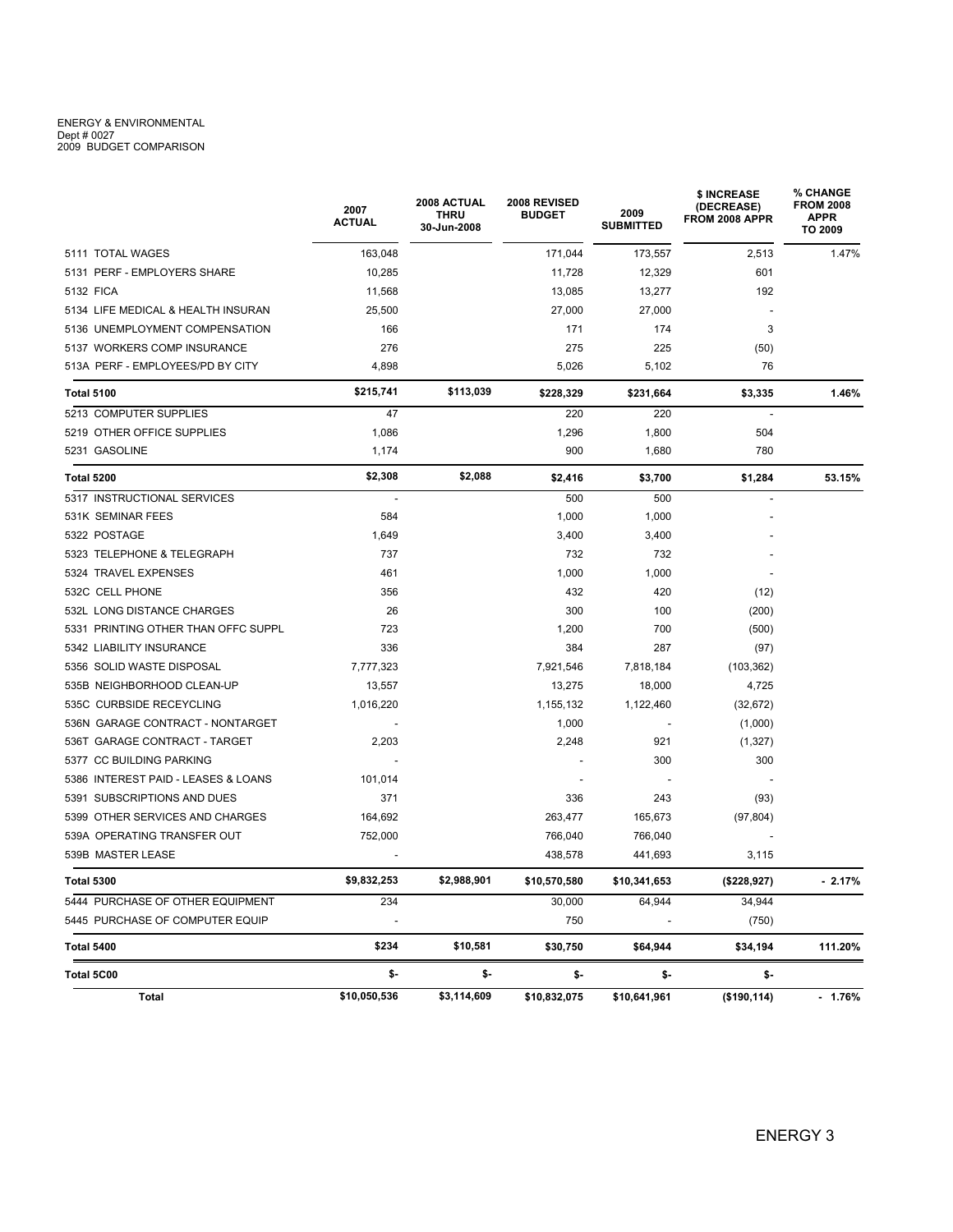| Energy & Environmental Services 2009-2013 Capital Improvement Plan |                                                                       |                                             |                                      |        |                             |        |        |  |  |  |  |  |
|--------------------------------------------------------------------|-----------------------------------------------------------------------|---------------------------------------------|--------------------------------------|--------|-----------------------------|--------|--------|--|--|--|--|--|
|                                                                    | FUNDING SOURCE CODE:                                                  | <b>GRP-Grant Pending</b><br>PT-Property Tax |                                      |        |                             |        |        |  |  |  |  |  |
|                                                                    | <b>CC-Cumulative Capital Fund</b>                                     | LE-Lease                                    |                                      |        | RB-Revenue Bond             |        |        |  |  |  |  |  |
|                                                                    | <b>CDBG-Community Development Block Grant</b>                         |                                             | InfraBd-Infrastructure Bond          |        | ST-State Source             |        |        |  |  |  |  |  |
|                                                                    | CEDIT-Co. Economic Development Income Tax                             |                                             | <b>LRS-Local Roads &amp; Streets</b> |        | <b>SU-Sewer Utility</b>     |        |        |  |  |  |  |  |
|                                                                    | <b>CO-County Source</b>                                               | MISC-Miscellaneous                          |                                      |        | SWU-Stormwater Utility      |        |        |  |  |  |  |  |
|                                                                    | FED-Federal Source                                                    |                                             | MVH-Motor Vehicle Highway            |        | TIF-Tax Increment Financing |        |        |  |  |  |  |  |
|                                                                    | GOB-General Obligation Bond                                           |                                             | PCBF-Park Cumulative Bldg. Fund      |        | UF-User Fee                 |        |        |  |  |  |  |  |
|                                                                    | <b>GRA-Grant Approved</b>                                             | <b>PS-Private Source</b>                    |                                      |        | <b>WU-Water Utility</b>     |        |        |  |  |  |  |  |
| Item#                                                              | <b>Project Title &amp; Description</b>                                | <b>Funding</b>                              | <b>Expenditure</b>                   |        |                             |        |        |  |  |  |  |  |
|                                                                    |                                                                       | <b>Source</b>                               | 2009                                 | 2010   | 2011                        | 2012   | 2013   |  |  |  |  |  |
|                                                                    | Garbage Carts - New homes, Additional carts, etc. 1,320 (\$49.20 ea.) | UF                                          | 64,944                               | 64.944 | 64,944                      | 64,944 | 64,944 |  |  |  |  |  |
| <b>TOTAL</b>                                                       |                                                                       | 64.944                                      | 64.944                               | 64.944 | 64.944                      | 64.944 |        |  |  |  |  |  |

Explanations of above (detail)

1 Per our current contract, the City has to purchase garbage carts for new homes built and for residents wanting an additional cart.